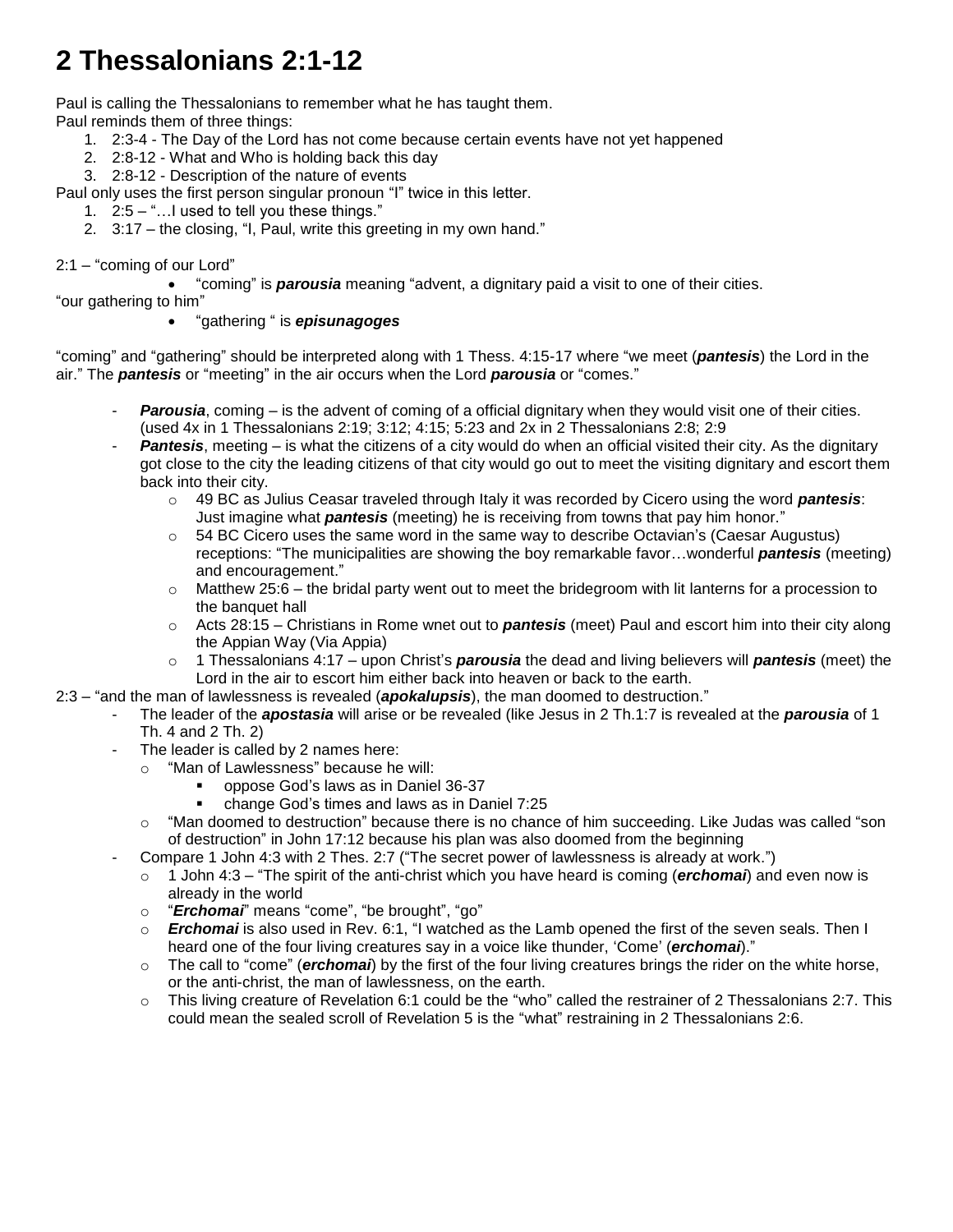2:4 – "He opposes (adversary) and exalts himself over everything that is called God or is worshipped."

- Daniel 7:8; 7:11-12; 7:20-27 the little horn
- Daniel 9:26-27 the people of the ruler who will come
- Daniel11:36-12:2 the king
- Matthew 24:15-31 the False Christ deceiving in the inner room or wilderness

"And even sets himself up in God's temple proclaiming himself to be God."

- The Temple is:
	- o The individual believer in 1 Corinthians 6:19
	- $\circ$  The community of believers or the church in 1 Cor. 3:16; 2 Cor. 6:16 and Ep. 2:21
	- o The Temple itself in Jerusalem in Daniel, Jesus (Mt. 24) and Revelation
- Early Christians were positive towards the temple even after 12 Thessalonians was written in 51 AD. (Acts. 21:24- 27 and Acts 2:46 and James in Josephus.)

2:6 – "And now you know what is holding him back"

- "now" they know "now because they had been previously told
- "what" is neuter. It is a thing holding back the lawless man, the anti-christ (1 John 4:7), the one who changes times and laws (Dan. 7:25)

"so that he may be revealed at the proper time."

- "revealed" is passive *apokalupto* meaning unveiled, or an appearing of a Greek god just like Jesus is *apokalypsis* in 2 Thes. 1:7
- "proper time" is *eautou kairo* meaning "his time" which is also just like Jesus in 1 Timothy 6:15: "Until the appearing (*epiphaneia* – an appearance, splendid appearance, sudden visible manifestation of a hidden diety) of our Lord Jesus Christ which God will bring about in his own time (*idios kairos*)
	- o *idios* means "one's own, individually, peculiar, unique"
	- o *kairos* means "time"

Other references to Jesus' appearing are:

- $\circ$  2 Tim. 1:10 refers to Jesus' first appearing
- o 2 Tim. 4:1 "who will judge the living and the dead, and in view of his appearing and his kingdom."
- $\circ$  2 Tim. 4:8 "not only to me, but also to all who have longed for his appearing."
- $\circ$  Titus 2:13 "while we wait for the blessed hope the glorious appearing of our great God and savior, Jesus Christ."